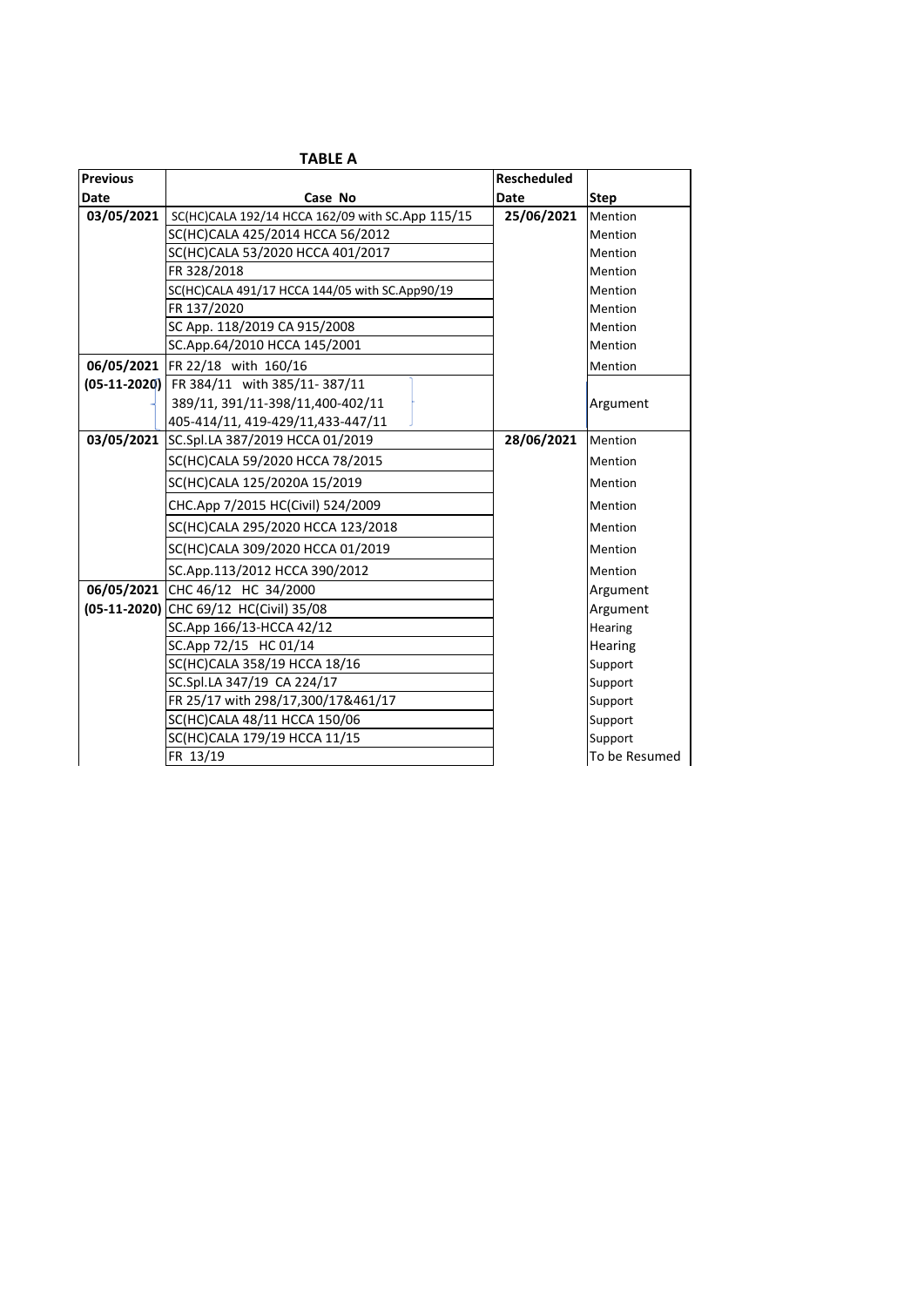|                        | 03/05/2021 SC(HC)CALA 148/2019 HCCA 2/2015 | 29/06/2021 | Mention       |
|------------------------|--------------------------------------------|------------|---------------|
|                        | Sc.App.35/2019 PHC 02/2018                 |            | Mention       |
|                        | CHC.App 34/2013 HC(Civil) 232/2006         |            | Mention       |
|                        | FR 376/2015                                |            | Mention       |
|                        | Sc.Contempt 05/2020                        |            | Mention       |
|                        | SC.Rule 01/2021                            |            | Mention       |
|                        | SC.App.122/2019 HCCA 239/2013              |            | Mention       |
|                        | 06/05/2021 SC.App.154/18 HCCA 1699/17      |            | Argument      |
|                        | (05-11-2020) SC.App.126/19 HCCA 82/17      |            | Argument      |
|                        | SC(HC)LA 73/19 HC(Civil) 23/19             |            | Argument      |
|                        | FR 103/19                                  |            | Argument      |
|                        | SC.Spl.LA 291/18 PHC 27/14                 |            | Hearing       |
|                        | SC.Spl.LA 436/19 CA 369/19                 |            | Support       |
|                        | SC.HC/LA 12/20 CHC 311/17                  |            | Support       |
|                        | SC(HC)CALA 314/19 HCCA 9/17                |            | Support       |
|                        | Sc.Spl.LA 79/17 CA 120/15                  |            | Support       |
|                        | SC.Spl.LA 69/19 CA 19/14                   |            | Support       |
|                        | SC(HC)CALA 471/19 HCCA 32/16               |            | Support       |
|                        | SC(HC)CALA 372/18 HCCA 215/17              |            | Support       |
|                        | SC.Spl.LA 277/19 CA 85/16                  |            | Support       |
|                        | SC.Spl.LA 33/20 CA 105/18                  |            | Support       |
|                        | FR 187/18                                  |            | Support       |
|                        | FR 237/18 with 187/18                      |            | Support       |
|                        | SC.App.5/15 CA 668/11                      |            | To be Resumed |
| 07/05/2021   FR 3/2009 |                                            |            | Argument      |
|                        | (06-11-2020) SC.App 130/17 HCCA 29/12      |            | Argument      |
|                        | FR 124/16                                  |            | Argument      |
|                        | SC.App.5/18<br>HCCA 104/09                 |            | Argument      |
| 04/05/2021             | FR 37/2020                                 | 30/06/2021 | Mention       |
|                        | FR 477/2019                                |            | Mention       |
|                        | SC(HC)CALA 153/2019 HCCA 19/2017           |            | Mention       |
|                        | FR 427/2019                                |            | Mention       |
|                        | FR 467/2019                                |            | Mention       |
|                        | 06/05/2021 SC(HC)CALA 313/19 HCCA 104/12   |            | Support       |
|                        | (05-11-2020) SC(HC)CALA 253/19 HCCA 121/13 |            | Support       |
|                        | SC.Spl.LA 161/20 HCMCA 72/18               |            | Support       |
|                        | FR 274/20                                  |            | Support       |
|                        | FR 240/20                                  |            | Support       |
|                        | SC Writ 9/2020                             |            | Support       |
|                        | FR 311/2020                                |            | Support       |
| 07/05/2021             | FR 127/12                                  |            | Argument      |
|                        | (06-11-2021) SC.App 120/19 HCCA 141/11     |            | Argument      |
|                        | SC.App.61/17 HCCA 427/13                   |            | Argument      |
|                        | FR 710/12                                  |            | Argument      |
|                        | CHC 11/2004 HC(Civil) 127/02               |            | Argument      |
|                        | FR 388/16                                  |            | Argument      |
|                        | SC.Expulsion 3/2019                        |            | Argument      |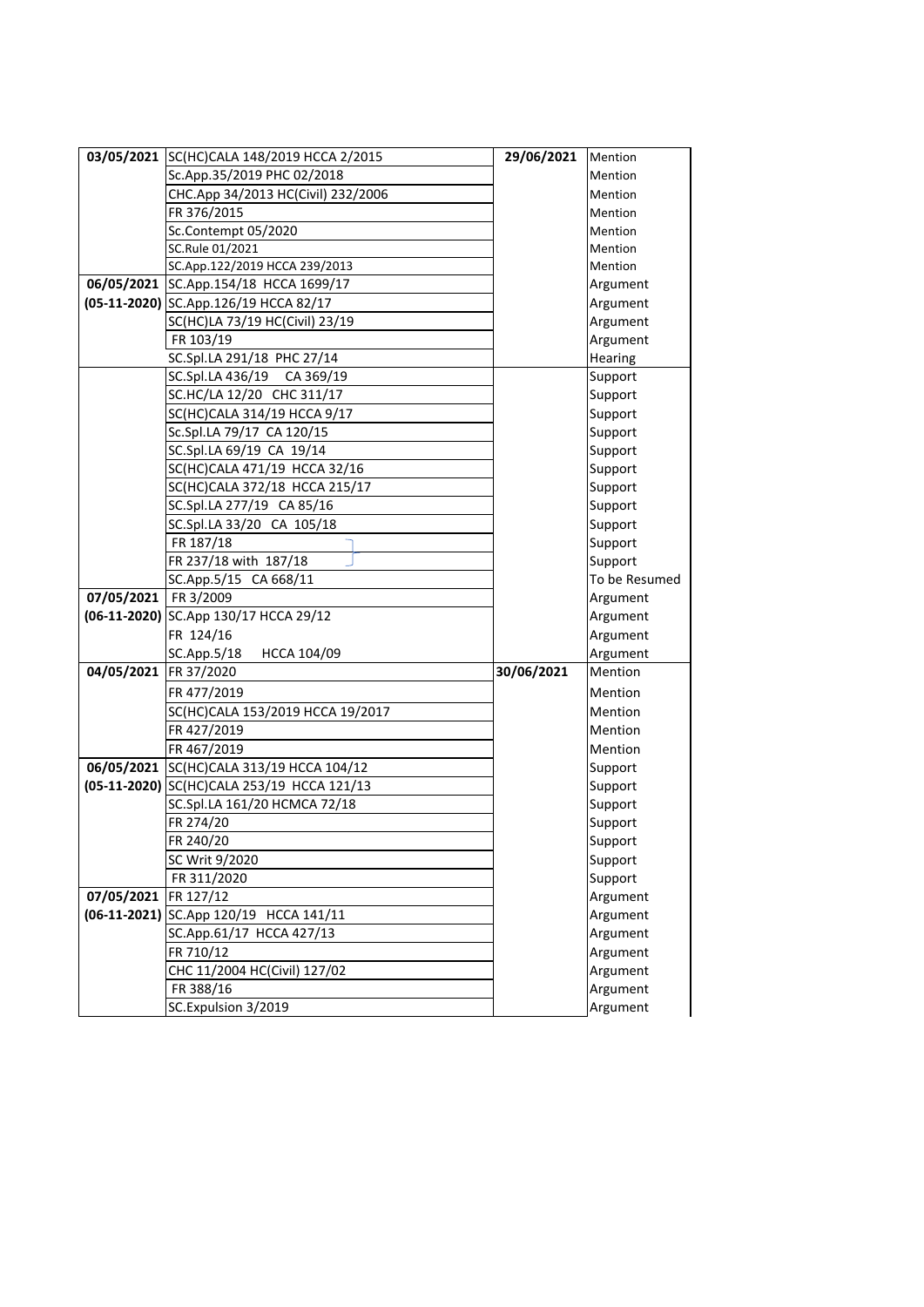|                      |                                            |            | Mention               |
|----------------------|--------------------------------------------|------------|-----------------------|
|                      | 04/05/2021 FR 467/2019                     | 01/07/2021 |                       |
|                      | FR 469/2019                                |            | Mention               |
|                      | SC.Spl.LA 403/2018 CA 190/2002             |            | Mention               |
|                      | SC.Spl.LA 198/20,200/20 &201/20 CA 217/20  |            | Mention               |
|                      | SC(HC)CALA 113/2019 HCCA 36/2017           |            | Mention               |
|                      | SC.HC/LA 44/2020 HC 10/2018                |            | Mention               |
| 07/05/2021 FR 183/19 |                                            |            | Mention               |
|                      | (06-11-2020) SC(HC)CALA 113/2020 HCCA 8/19 |            | Mention               |
|                      | SC.App.168/16 HCCA 11/13                   |            | Sup.for Sub.          |
|                      | SC.Contempt 1/16 with FR 123/16            |            | Support               |
|                      | SC(HC)CALA 249/19 HCCA 1184/18             |            | Support               |
|                      | SC(HC)CALA 89/20 HCCA 160/19               |            | Support               |
|                      | SC(HC)CALA 415/19 HCCA 10/18               |            | Support               |
|                      | SC.Spl.LA 250/19 HCCA 166/16               |            | Support               |
|                      | FR 428/19                                  |            | Support               |
|                      | SC.Spl.LA345/19 with339/19CA285/17         |            | Support               |
|                      | SC(HC)CALA 149/18 HCCA 127/17              |            | Support               |
|                      | SC(HC)CALA 298/19 CA 39/18                 |            | Support               |
|                      | SC.Spl.LA 466/19 CA 04/17                  |            | Support               |
|                      | SC(HC)CALA 71/2020 HCCA 57/17              |            | Support               |
|                      | SC.Spl.LA 413/19 HCALT 52/18               |            | Support               |
|                      | <sup>L</sup> SC.Spl.LA 414/19 HCALT 53/18  |            | Support               |
|                      | FR 409/18                                  |            | To be Resumed         |
| 04/05/2021           | SC(HC)CALA 112/2021 HCCA 12/2019           | 02/07/2021 | Mention               |
|                      | FR 286/2020                                |            | Mention               |
|                      | FR 215/2019                                |            | Mention               |
|                      | SC.App 89/2014 CA 1196/96                  |            | Mention               |
|                      | SC.Spl.LA 73/2019 CA 54/2003               |            | Mention               |
|                      | 07/05/2021 SC.Spl.LA 444/19 CA 670/2000    |            | <b>Support Motion</b> |
|                      | (06-11-2020) SC(HC)CALA 355/17 HCCA 61/14  |            | Support               |
|                      | SC.HC/LA 53/20 CHC 665/16                  |            | Support               |
|                      | SC.Contempt 4/2020                         |            | Support               |
|                      | FR 215/2018                                |            | Support               |
|                      | SC.Spl.LA 198/19 with HC/LA 29/19 HC36/16  |            | Support               |
|                      | FR 248/19                                  |            | Support               |
|                      | SC(HC)CALA 232/20 HCCA 78/18               |            | Support               |
|                      | FR 51/2020                                 |            | Support               |
|                      | FR 313/20                                  |            | Support               |
|                      | SC(HC)CALA 106/20 HCCA 102/17              |            | Support               |
|                      | SC.Spl.LA 328/19 MCA 31/18                 |            | Support               |
|                      | SC(HC)CALA 147/20 HCCA 20/19               |            | Support               |
| 05/05/2021           | SC.App.70/2015 HCCA 65/2019                | 05/07/2021 | Mention               |
|                      | SC(HC)CALA 91/2021 HCCA 66/2019            |            | Mention               |
|                      | CHC.App 30/2014 HC(Civil) 92/2014          |            | Mention               |
|                      | FR 309/2020                                |            | Mention               |
|                      | SC(HC)CALA 320/2020 HCCA 132/2016          |            | Mention               |
|                      | SC.Spl.LA 297/2019 CA 469/2015             |            | Mention               |
|                      | FR 373/2015                                |            | Mention               |
|                      | FR 174/2020 with 176/2020                  |            | Mention               |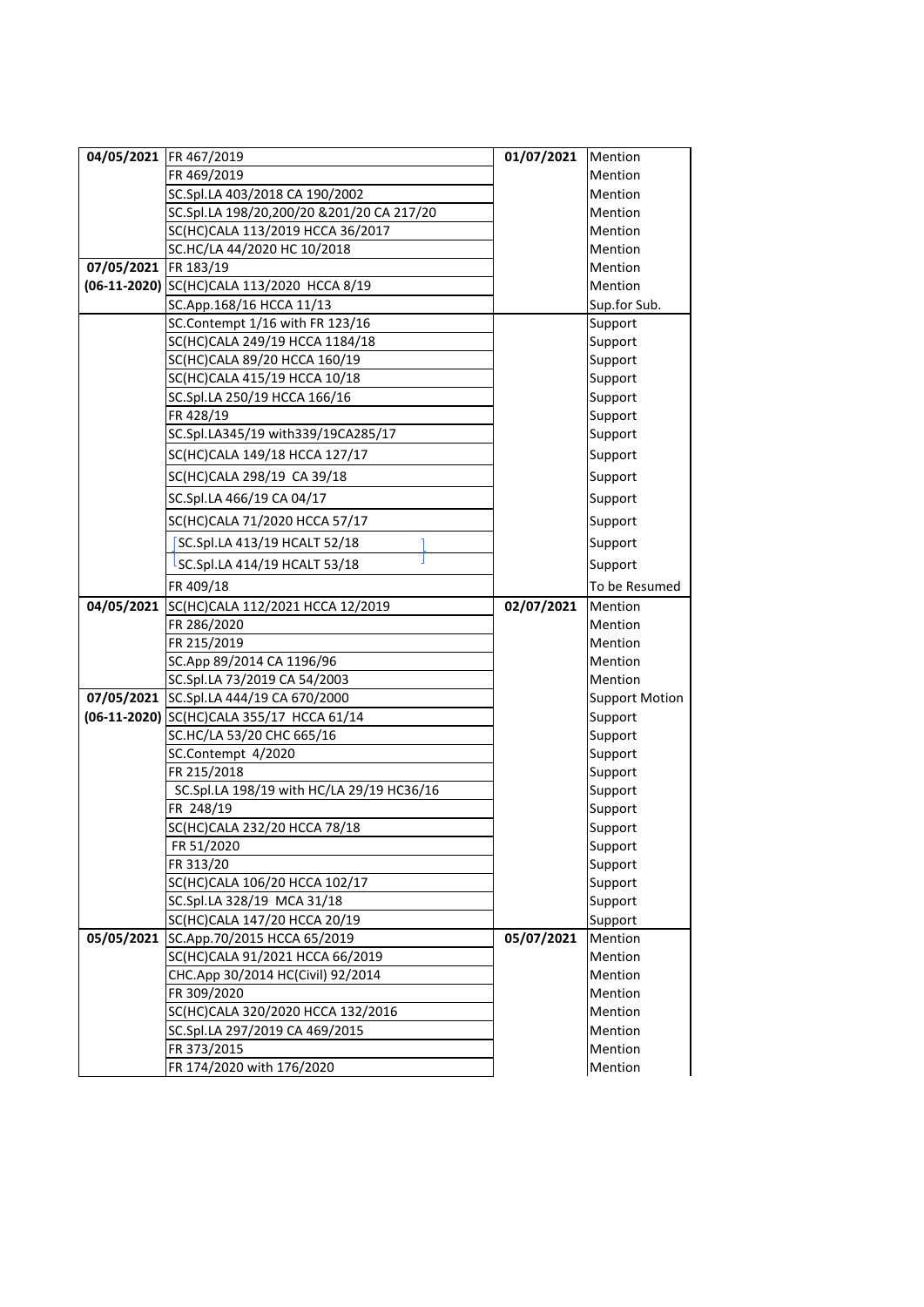| 05/05/2021   FR 70/2020 |                                           | 06/07/2021 | Mention            |
|-------------------------|-------------------------------------------|------------|--------------------|
|                         | CHC.App 58/2014 HC(Civil) 284/2005        |            | Mention            |
|                         | CHC App. 12--12A/2014 HC(Civil) 256/2005  |            | Mention            |
|                         | SC(HC)CALA 391/2020 HCCA 49/2019          |            | Mention            |
|                         | SC(HC)CALA 46/21 with 391/20 HCCA 49/19   |            | Mention            |
|                         | SC(HC)CALA 76/2021 HCCA 63/2018           |            | Mention            |
|                         | FR 79/2021                                |            | Mention            |
| 05/05/2021              | FR 49/21<br>SC.Spl.LA 134/2014 HC 92/2008 | 07/07/2021 | Mention<br>Mention |
|                         | SC.Spl.LA 135/2014 HC 93/2008             |            | Mention            |
|                         | SC.Spl.LA 136/2014 HC 91/2008             |            | Mention            |
|                         | SC(HC)CALA 165/2021 HCCA 12/2021          |            | Mention            |
|                         | SC(HC)CALA 157/2021 HCCA 243/2020         |            | Mention            |
|                         | SC(HC)CALA 86/2021 HCCA 64/2019           |            | Mention            |
|                         | SC Writ 22/2018                           |            | Mention            |
|                         | SC. Writ 23/2018                          |            | Mention            |
|                         | SC.App.18/2015 CA 396/A,B/98              |            | Mention            |
|                         | 06/05/2021 SC.App. 26/18 HC 74/14         | 15/07/2021 | Argument           |
|                         | CHC App.84/14 HC 57/12                    |            | Argument           |
|                         | SC.App 175/19 HCCA 91/13                  |            | Argument           |
|                         | SC.App 108/20 with CALA 294/17 HCCA 71/12 |            | Argument           |
|                         | FR 396/19                                 |            | Argument           |
|                         | SC.App 220/12 CA 97/04                    |            | Argument           |
|                         | SC.App 197/15 CA 1114/98                  |            | Mention            |
|                         | SC(HC)CALA 367/16 HCCA 34/15              |            | Mention            |
|                         | SC(HC)CALA 461/19 HCCA 86/17              |            | Mention            |
|                         | SC.Spl.LA 163/18 CA 01/19                 |            | Mention            |
|                         | SC.Spl.LA 45/20 CA 986/96                 |            | Mention            |
|                         | SC(HC)CALA 381/20 HCCA 60/18              |            | Mention            |
|                         | SC(HC)CALA 196/20 HCCA 157/09             |            | Mention            |
|                         | SC.TAB 1A--1B/2020                        |            | Mention            |
|                         | SC.Spl.LA 72/19 CA 1123-1125/2000         |            | Mention            |
|                         | SC.Spl.LA 79/19 CA 1123-1125/2000         |            | Mention            |
|                         | SC.Spl.LA 33/20 CA 105/18                 |            | Mention            |
|                         | FR 234/15                                 |            | Mention            |
|                         | SC(HC)CALA 142/21 HCCA 49/15              |            | Mention            |
|                         | SC(HC)CALA 163/20 HCCA 227/9              |            | Mention            |
|                         | SC.Spl.LA 233/20 HC 1/19                  |            | Mention            |
|                         | SC(HC)CALA 92/2020 HCCA 25/17             |            | Mention            |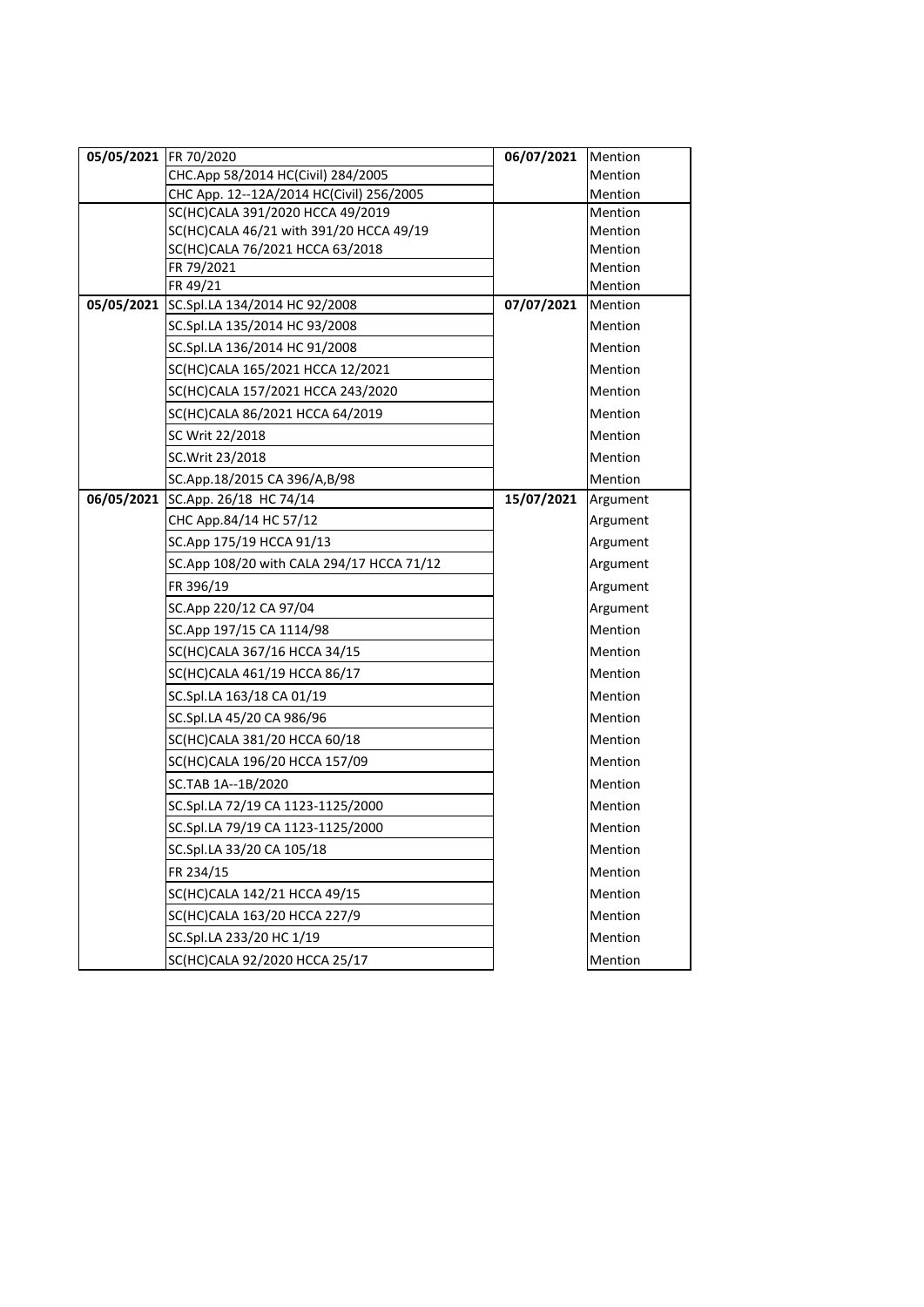|            | 06/05/2021 SC.App.158/15 HC (Civil)57/12 | 16/07/2021 | Hearing  |
|------------|------------------------------------------|------------|----------|
|            | FR 383/2015                              |            | Hearing  |
|            | FR 338/2011                              |            | Hearing  |
|            | SC.App 235/16 HCCA 111/06                |            | Hearing  |
|            | FR 155/2009                              |            | Hearing  |
|            | SC.Spl.LA 143/19 CA 24/15                |            | Support  |
|            | FR 321/18                                |            | Support  |
|            | SC(HC)CALA 57/21 HCCA 157/17             |            | Support  |
|            | SC(HC)CALA 63/20 HCCA 14/19              |            | Support  |
|            | SC.Spl.LA 35/20 CA 178/19                |            | Support  |
|            | SC.Spl.LA 232/18 CA 671/97               |            | Support  |
|            | SC.Spl.LA 445/18 CA 98/18                |            | Support  |
|            | FR 17/21                                 |            | Support  |
|            | SC(HC)CALA 160/20 HCCA 138/15            |            | Support  |
|            | FR 7/21                                  |            | Support  |
|            | FR 148/20, 263/20--265/20                |            | Support  |
|            | SC(HC)CALA 321/20 HCCA 2/11              |            | Support  |
|            | SC(HC)CALA 174/20 HCCA 81/19             |            | Support  |
|            | SC(HC)CALA 170/20 HCCA 150/19            |            | Support  |
|            | SC.Spl.LA 46/21 HC 5604                  |            | Support  |
| 06/05/2021 | SC.Spl.LA 48/21 MCA 78/18                | 19/07/2021 | Support  |
|            | SC.Spl.LA 290/18 with App.15/21 CA 27/14 |            | Support  |
|            | FR 21/21                                 |            | Support  |
|            | FR 22/21                                 |            | Support  |
|            | FR 75/21                                 |            | Support  |
|            | SC(HC)CALA 383/20 HCCA 100/17            |            | Support  |
|            | SC(HC)CALA 76/20 HCCA 129/19             |            | Support  |
|            | FR 114/2021                              |            | Support  |
|            | FR 101/2021                              |            | Support  |
|            | SC(HC)CALA 55/2020 HCCA 535/2019         |            | Support  |
| 07/05/2021 | SC(HC)CALA 244/14 HCCA 130/16            |            | Argument |
|            | FR 296/17, 9/19 & 42/19                  |            | Argument |
|            | SC.App. 98/2020 HCCA 35/15               |            | Argument |
|            | SC.App. 47/18 CA 49/16                   |            | Argument |
|            | FR 46/2020                               |            | Argument |
|            | FR 47/2020                               |            | Argument |
|            | FR 48/2020                               |            | Argument |
|            | SC.Spl.LA 134/18 HC 90/17                |            | Mention  |
|            | SC(HC)CALA 217/20 HCCA 4/16              |            | Mention  |
|            | SC(HC)CALA 354/18 HCCA 81/16             |            | Mention  |
|            | SC.Spl.LA 148/17 CA 107/13               |            | Mention  |
|            | FR 56/2021                               |            | Mention  |
|            | SC.Spl.LA 90/2018 HC 5/41                |            | Mention  |
|            | SC.App.182/19 HC 175/14                  |            | Mention  |
|            | SC(HC)CALA 126/21 HCCA 415/20            |            | Mention  |
|            | SC.App 94/17 HCCA 21/2009                |            | Mention  |